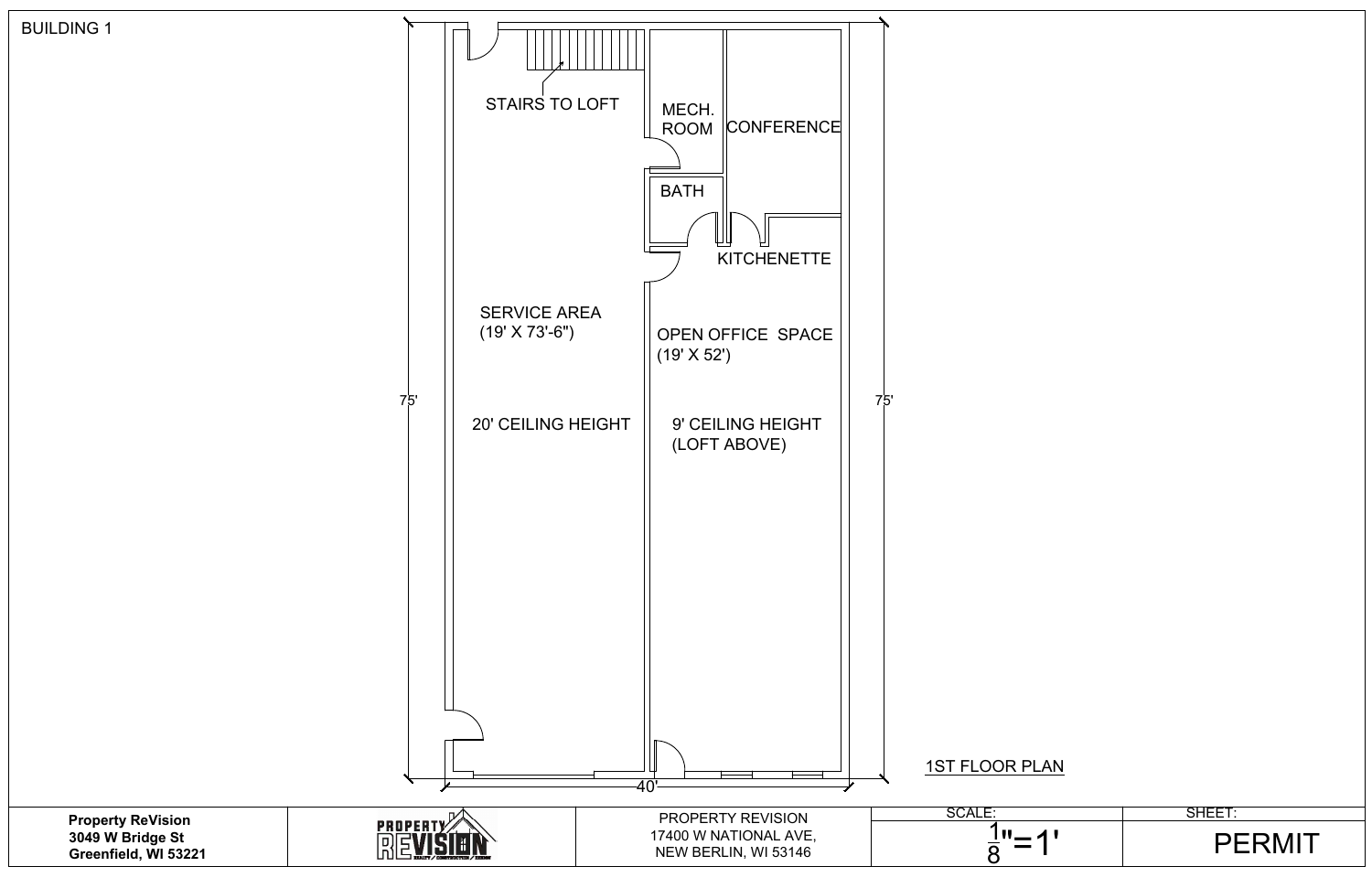

| V | $\blacktriangleleft$ | U |
|---|----------------------|---|
|   |                      |   |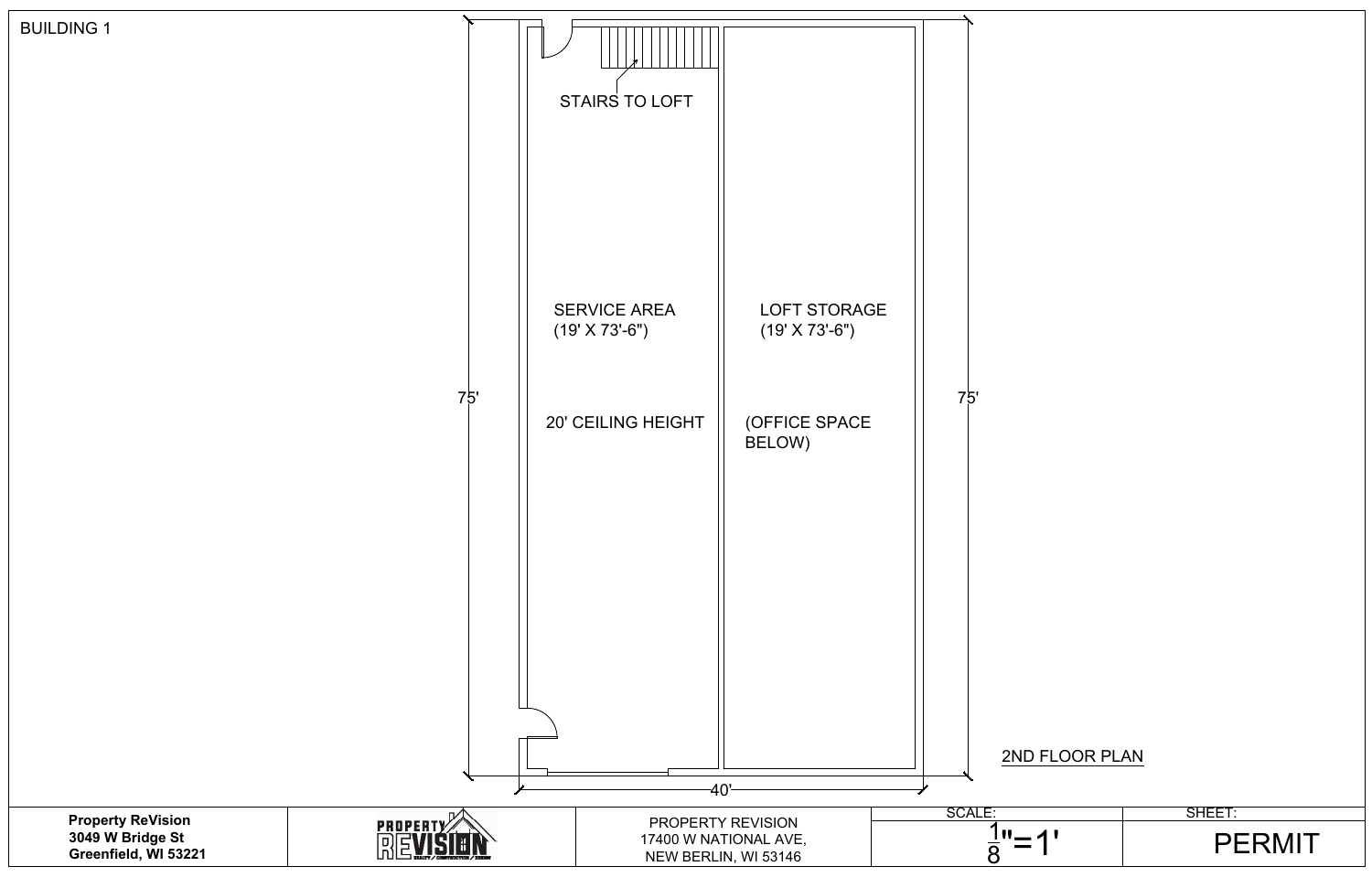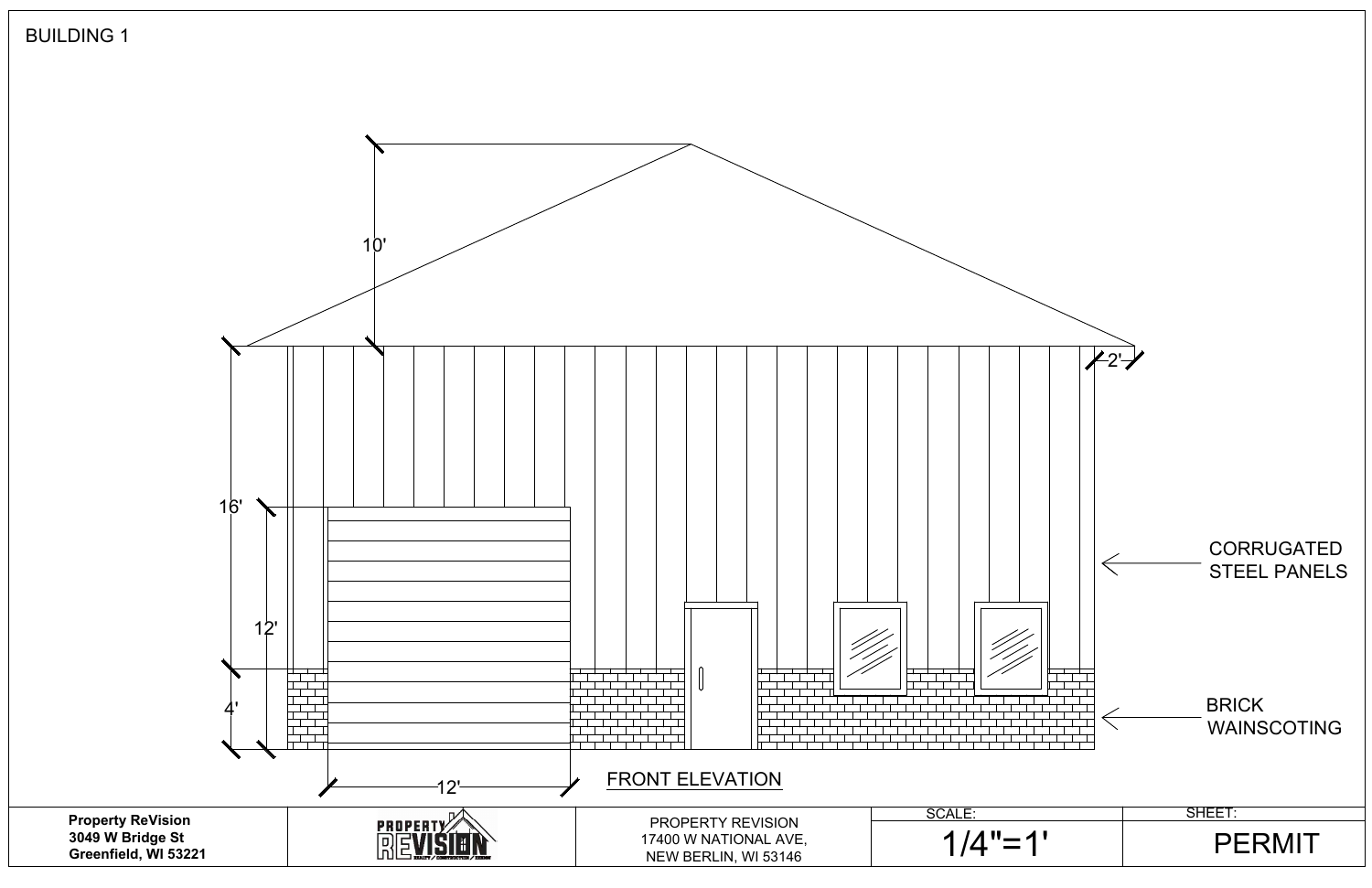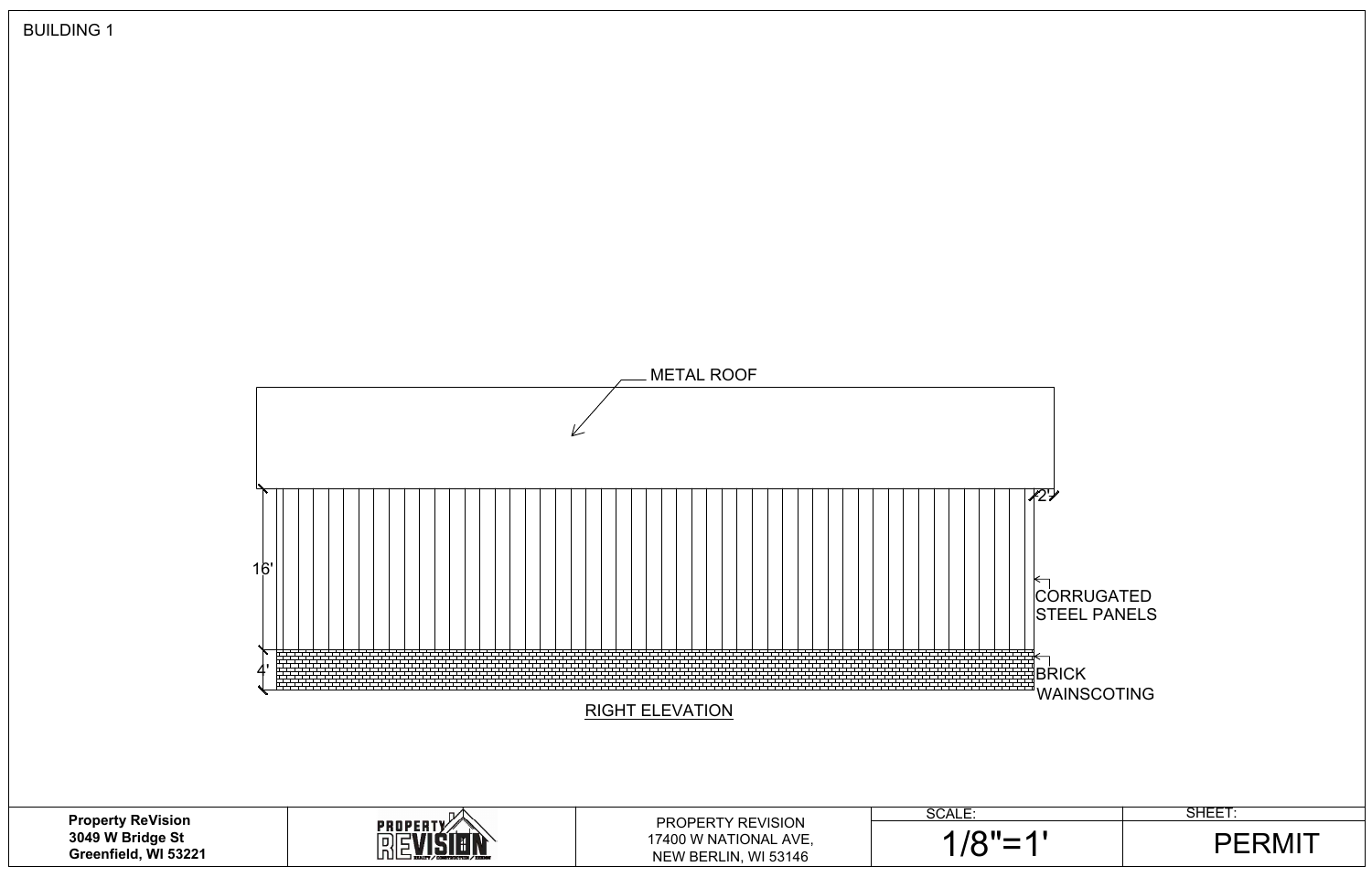